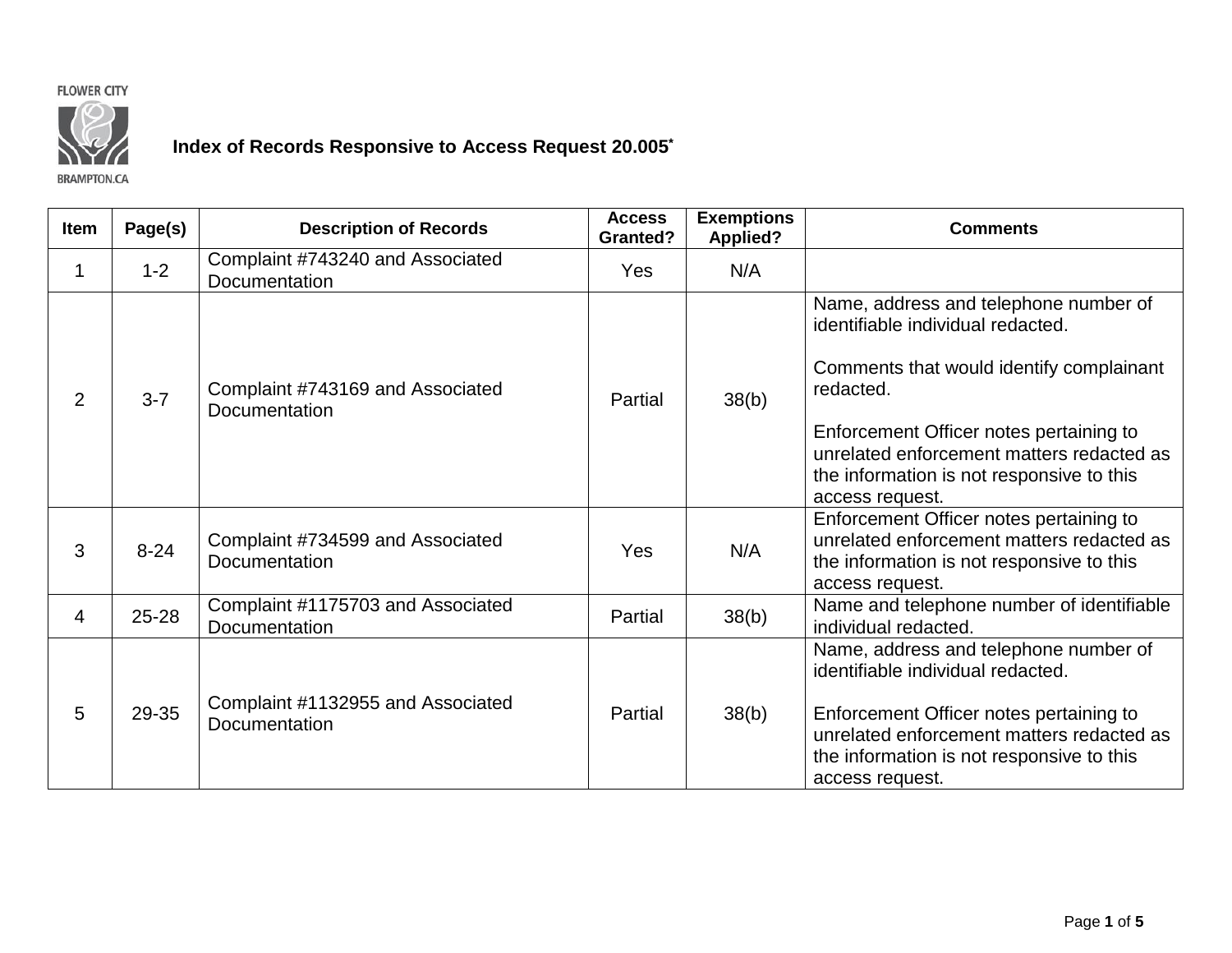

## **Index of Records Responsive to Access Request 20.005\***

| Item           | Page(s)   | <b>Description of Records</b>                      | <b>Access</b><br><b>Granted?</b> | <b>Exemptions</b><br><b>Applied?</b> | <b>Comments</b>                                                                                                                                                                                                  |
|----------------|-----------|----------------------------------------------------|----------------------------------|--------------------------------------|------------------------------------------------------------------------------------------------------------------------------------------------------------------------------------------------------------------|
|                |           |                                                    |                                  |                                      | Name and address of identifiable individual<br>redacted.                                                                                                                                                         |
| 6              | 36-59     | Complaint #1242922 and Associated<br>Documentation | Partial                          | 38(b)                                | Content that reveals the identity of the<br>complainant and/or reveals information<br>about identifiable individuals redacted.                                                                                   |
|                |           |                                                    |                                  |                                      | Enforcement Officer notes pertaining to<br>unrelated enforcement matters redacted as<br>the information is not responsive to this<br>access request.                                                             |
| $\overline{7}$ | 60-61     | Complaint #995145 and Associated<br>Documentation  | Partial                          | 38(b)                                | Name, address and telephone number of<br>identifiable individual redacted.                                                                                                                                       |
| 8              | 62-63     | Complaint #1138046 and Associated<br>Documentation | Partial                          | 38(b)                                | Name, address and telephone number of<br>identifiable individual redacted.                                                                                                                                       |
| 9              | 64-65     | Complaint #1138081 and Associated<br>Documentation | Yes                              | N/A                                  |                                                                                                                                                                                                                  |
| 10             | 66-70     | Complaint #729835 and Associated<br>Documentation  | Partial                          | 38(b)                                | Name and address of identifiable individual<br>redacted.<br>Enforcement Officer notes pertaining to<br>unrelated enforcement matters redacted as<br>the information is not responsive to this<br>access request. |
| 11             | $71 - 74$ | Complaint #1119310 and Associated<br>Documentation | Yes                              | N/A                                  |                                                                                                                                                                                                                  |
| 12             | 75-76     | Complaint #1115119 and Associated<br>Documentation | Partial                          | 38(b)                                | Name, address and telephone number of<br>identifiable individual redacted.<br>Comments that would identify complainant<br>redacted.                                                                              |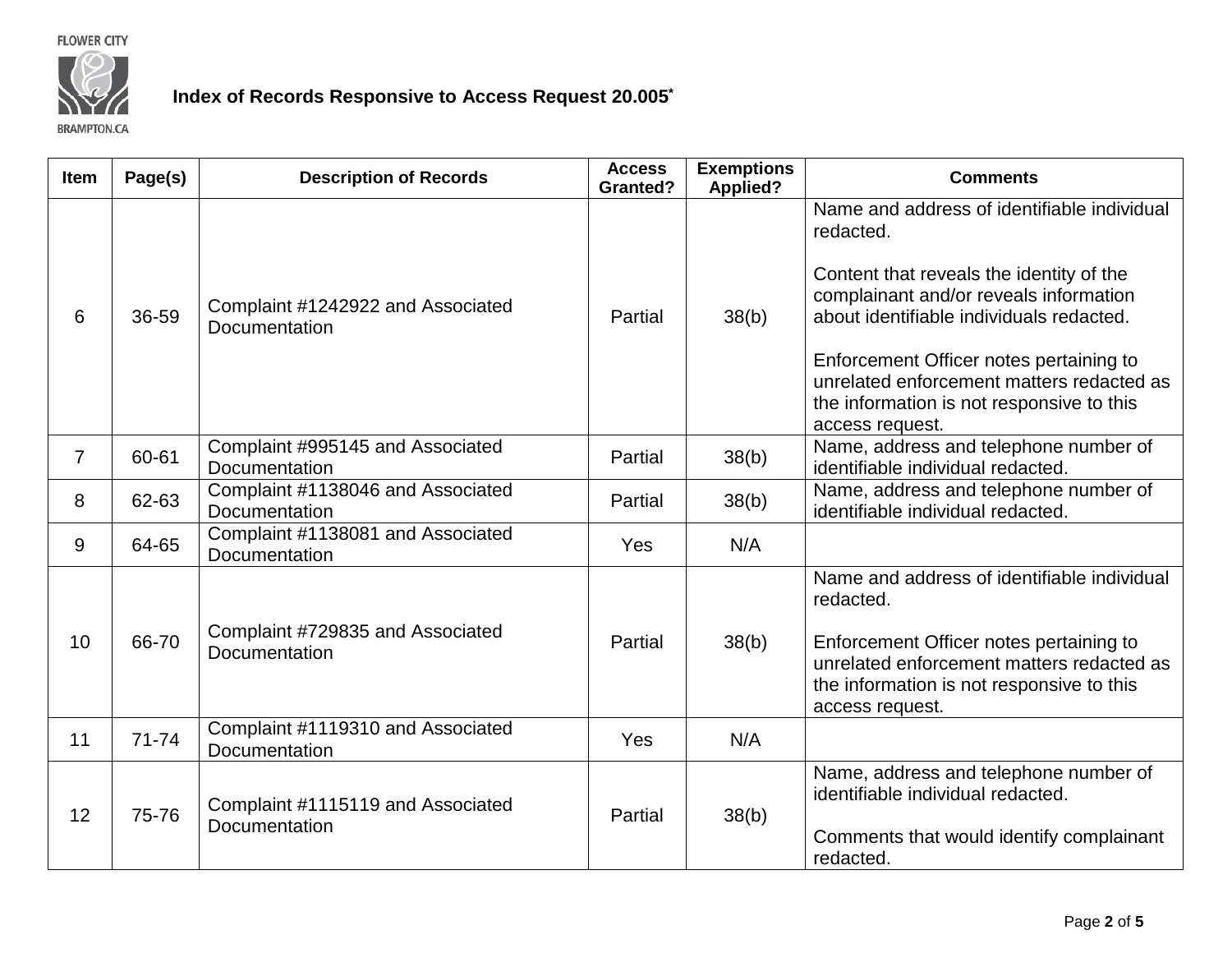

## **Index of Records Responsive to Access Request 20.005\***

| Item | Page(s) | <b>Description of Records</b>                      | <b>Access</b><br><b>Granted?</b> | <b>Exemptions</b><br><b>Applied?</b> | <b>Comments</b>                                                                                                                                                                                                                    |
|------|---------|----------------------------------------------------|----------------------------------|--------------------------------------|------------------------------------------------------------------------------------------------------------------------------------------------------------------------------------------------------------------------------------|
| 13   | 77-107  | Complaint #1243002 and Associated<br>Documentation | Yes                              | N/A                                  | Enforcement Officer notes pertaining to<br>unrelated enforcement matters redacted as<br>the information is not responsive to this<br>access request.                                                                               |
| 14   | 108-123 | Complaint #730173 and Associated<br>Documentation  | Yes                              | N/A                                  | Enforcement Officer notes pertaining to<br>unrelated enforcement matters redacted as<br>the information is not responsive to this<br>access request.                                                                               |
| 15   | 124-133 | Email Thread - 2019/12/17                          | Partial                          | 38(b)                                | Content that reveals the identity of the<br>complainant and/or reveals information<br>about identifiable individuals redacted.                                                                                                     |
| 16   | 134-139 | Email Thread - 2019/12/16                          | Partial                          | 38(b)                                | Content that reveals the identity of the<br>complainant and/or reveals information<br>about identifiable individuals redacted.                                                                                                     |
| 17   | 140-153 | Email Thread - 2019/12/17                          | Partial                          | 38(b)                                | Content that reveals the identity of the<br>complainant and/or reveals information<br>about identifiable individuals redacted.                                                                                                     |
| 18   | 154-155 | Email - 2019/11/17                                 | Partial                          | 38(b)                                | Content that reveals the identity of the<br>complainant and/or reveals information<br>about identifiable individuals redacted.                                                                                                     |
| 19   | 156-166 | Complaint #734020 and Associated<br>Documentation  | Yes                              | N/A                                  | Enforcement Officer notes pertaining to<br>unrelated enforcement matters redacted as<br>the information is not responsive to this<br>access request.                                                                               |
| 20   | 167-173 | Complaint #1190372 and Associated<br>Documentation | Partial                          | 38(b)                                | Name, address and telephone number of<br>identifiable individual redacted.<br>Enforcement Officer notes pertaining to<br>unrelated enforcement matters redacted as<br>the information is not responsive to this<br>access request. |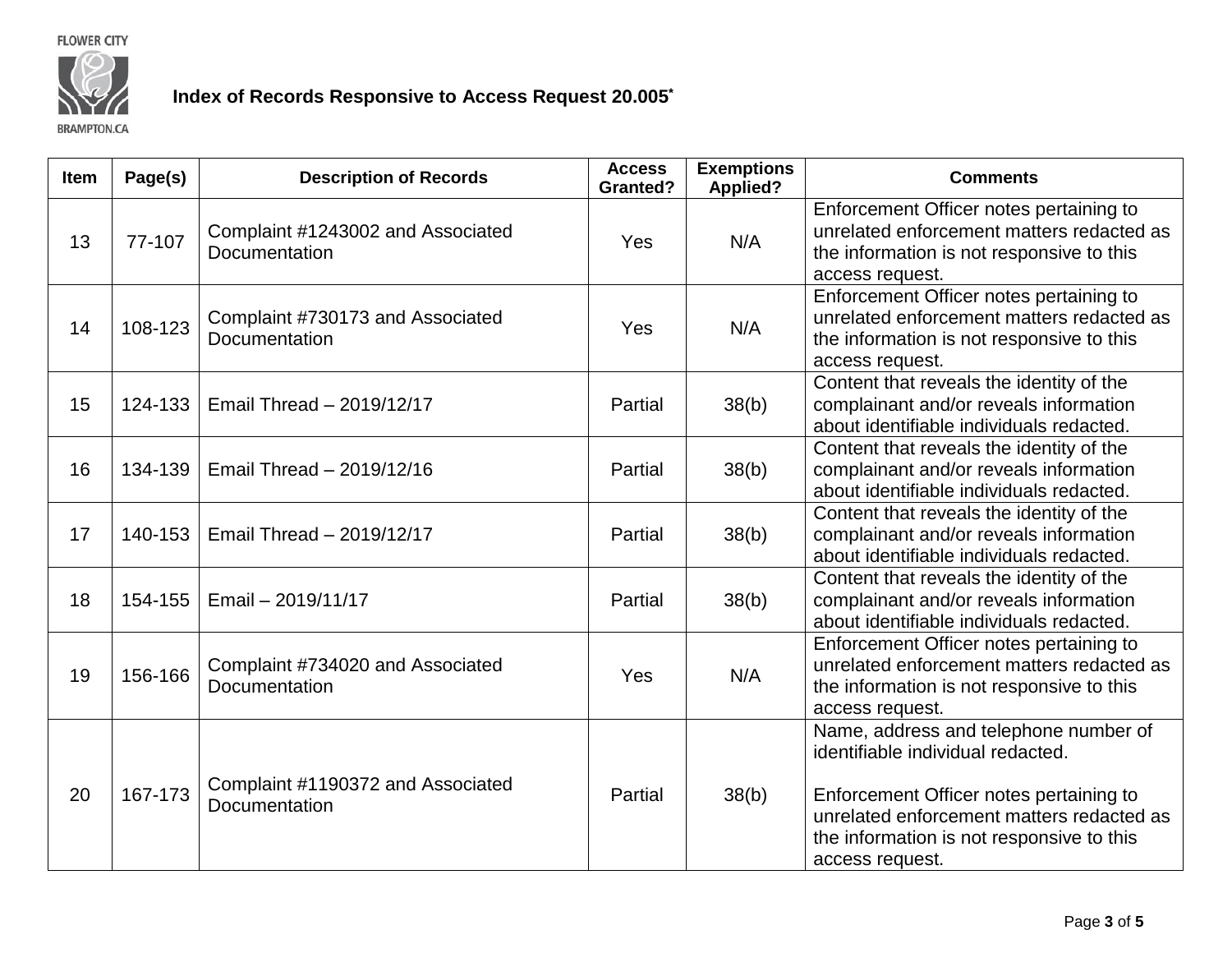

## **Index of Records Responsive to Access Request 20.005\***

| <b>Item</b> | Page(s) | <b>Description of Records</b>                      | <b>Access</b><br><b>Granted?</b> | <b>Exemptions</b><br><b>Applied?</b> | <b>Comments</b>                                                                                                                                                                                                                    |
|-------------|---------|----------------------------------------------------|----------------------------------|--------------------------------------|------------------------------------------------------------------------------------------------------------------------------------------------------------------------------------------------------------------------------------|
| 21          | 174-180 | Complaint #1239467 and Associated<br>Documentation | Partial                          | 38(b)                                | Name, address and telephone number of<br>identifiable individual redacted.<br>Enforcement Officer notes pertaining to<br>unrelated enforcement matters redacted as<br>the information is not responsive to this<br>access request. |
| 22          | 181-189 | Complaint #1239465 and Associated<br>Documentation | Partial                          | 38(b)                                | Name, address and telephone number of<br>identifiable individual redacted.<br>Enforcement Officer notes pertaining to<br>unrelated enforcement matters redacted as<br>the information is not responsive to this<br>access request. |
| 23          | 190-191 | Complaint #745914 and Associated<br>Documentation  | Partial                          | 38(b)                                | Name, address and telephone number of<br>identifiable individual redacted.                                                                                                                                                         |
| 24          | 192-200 | Complaint #730173 and Associated<br>Documentation  | Partial                          | 38(b)                                | Content that reveals the identity of the<br>complainant and/or reveals information<br>about identifiable individuals redacted.                                                                                                     |
| 25          | 201-202 | Complaint #1115119 and Associated<br>Documentation | Partial                          | 38(b)                                | Name, address and telephone number of<br>identifiable individual redacted.                                                                                                                                                         |
| 26          | 203-208 | Complaint #1119310 and Associated<br>Documentation | Partial                          | 38(b)                                | Name, address and telephone number of<br>identifiable individual redacted.<br>Enforcement Officer notes pertaining to<br>unrelated enforcement matters redacted as<br>the information is not responsive to this<br>access request. |
| 27          | 209-214 | Complaint #1134566 and Associated<br>Documentation | Yes                              | N/A                                  |                                                                                                                                                                                                                                    |